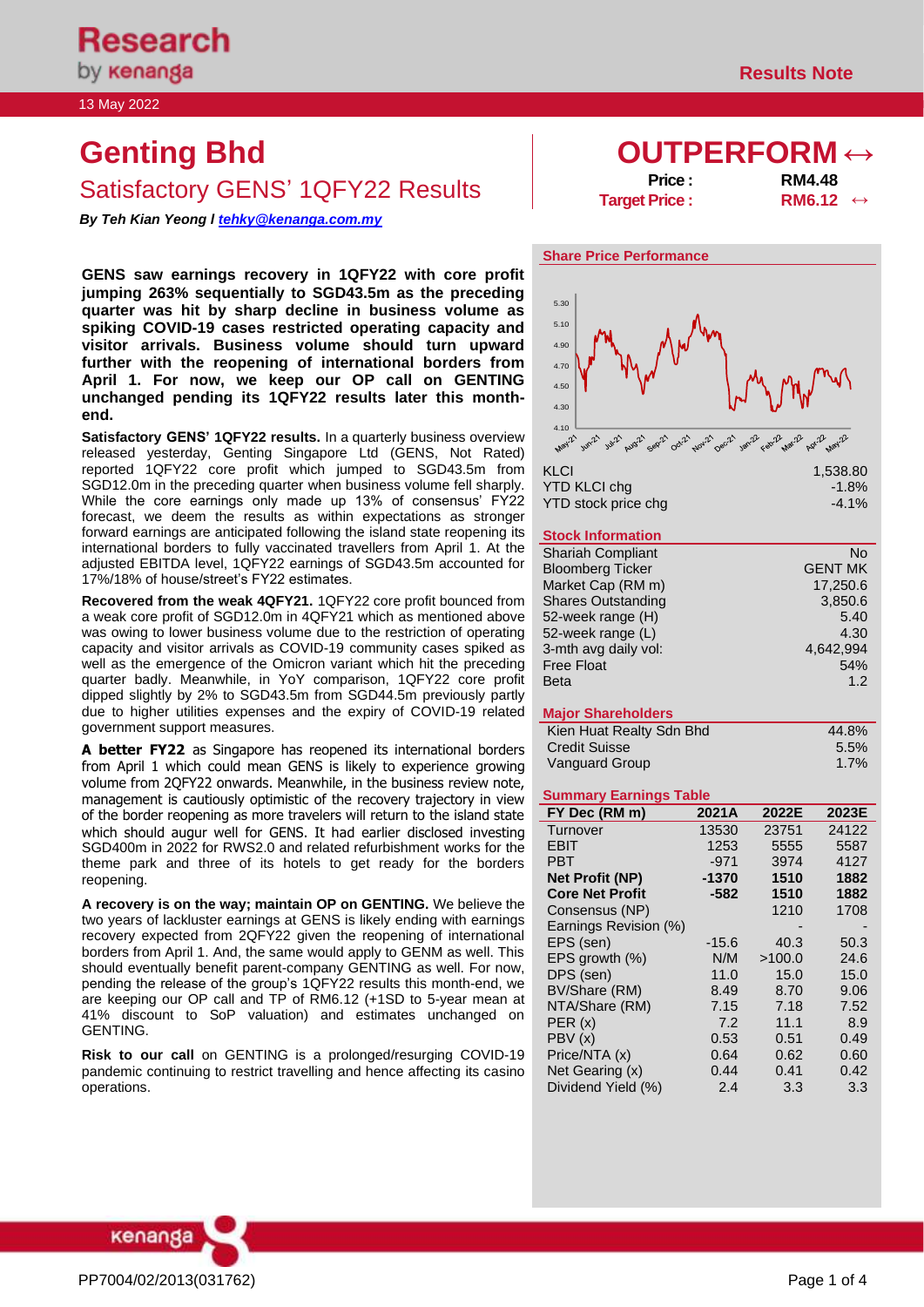# **Genting Bhd Results Note**

# 13 May 2022

# **Income Statement**

| Y/E: Dec (SGD m)<br>Turnover<br><b>EBITDA</b><br>Net profit<br>Core net profit | 1Q<br><b>FY22</b><br>314.5<br>124.8<br>40.4<br>43.5 | 4Q<br><b>FY21</b><br>261.0<br>145.9<br>34.4<br>12.0 | $Q$ -o- $Q$<br>Chg<br>21%<br>$-14%$<br>17%<br>263% | 1Q<br><b>FY21</b><br>277.9<br>128.1<br>34.5<br>44.5 | $Y$ -o- $Y$<br>Chq<br>13%<br>$-3%$<br>17%<br>$-2%$ | 3M<br><b>FY22</b><br>314.5<br>124.8<br>40.4<br>43.5 | 3M<br><b>FY21</b><br>277.9<br>128.1<br>34.5<br>44.5 | $Y$ -o- $Y$<br>Chq<br>13%<br>$-3%$<br>17%<br>$-2%$ |
|--------------------------------------------------------------------------------|-----------------------------------------------------|-----------------------------------------------------|----------------------------------------------------|-----------------------------------------------------|----------------------------------------------------|-----------------------------------------------------|-----------------------------------------------------|----------------------------------------------------|
| <b>EBITDA</b> margin<br>Core net margin                                        | 40%<br>14%                                          | 56%<br>5%                                           |                                                    | 46%<br>16%                                          |                                                    | 40%<br>14%                                          | 46%<br>16%                                          |                                                    |

*Source: Company* 

# **Segmental Breakdown**

| Segmental<br><b>Breakdown</b>                                               | 1Q<br><b>FY22</b>        | 4Q<br><b>FY21</b>      | $Q$ -o- $Q$<br>Chg   | 1Q<br><b>FY21</b>        | $Y$ -o- $Y$<br>Chg       | 3M<br><b>FY22</b>        | 3M<br><b>FY21</b>        | $Q$ -o- $Q$<br>Chq       |
|-----------------------------------------------------------------------------|--------------------------|------------------------|----------------------|--------------------------|--------------------------|--------------------------|--------------------------|--------------------------|
| Segment revenue:<br>RWS - gaming<br>RWS - non-gaming                        | 234.5<br>76.3            | 164.9<br>91.0          | 42%<br>$-16%$        | 216.9<br>60.7            | 8%<br>26%                | 234.5<br>76.3            | 216.9<br>60.7            | 8%<br>26%                |
| <b>Others</b><br><b>Group revenue</b>                                       | 3.8<br>314.5             | 5.0<br>261.0           | $-25%$<br>21%        | 0.4<br>277.9             | 932%<br>13%              | 3.8<br>314.5             | 0.4<br>277.9             | 932%<br>13%              |
| Segment result:<br><b>RWS</b><br>Other<br><b>Group EBITDA</b>               | 130.6<br>$-5.7$<br>124.8 | 76.0<br>$-6.6$<br>69.4 | 72%<br>$-14%$<br>80% | 135.1<br>$-7.0$<br>128.1 | $-3%$<br>$-18%$<br>$-3%$ | 130.6<br>$-5.7$<br>124.8 | 135.1<br>$-7.0$<br>128.1 | $-3%$<br>$-18%$<br>$-3%$ |
| <b>EBITIDA</b> margin:<br><b>RWS</b><br>Other<br><b>Group EBITDA margin</b> | 42%<br>N/A<br>40%        | 30%<br>N/A<br>27%      |                      | 49%<br>N/A<br>46%        |                          | 42%<br>N/A<br>40%        | 49%<br>N/A<br>46%        |                          |

*Source: Company* 

# **Valuation**

| (RM <sub>m</sub> )     | RM <sub>m</sub> | <b>RM/Share</b> | $\frac{0}{0}$ | <b>Valuation Basic</b>                   |
|------------------------|-----------------|-----------------|---------------|------------------------------------------|
| GENM (49.3%)           | 10,696.9        | 2.86            | 27.6%         | <b>TP: RM3.41</b>                        |
| GENP (51.5%)           | 4.070.1         | 1.09            | 10.5%         | <b>TP: RM8.65</b>                        |
| GENS (52.9%)           | 16.410.7        | 4.38            | 42.3%         | Market value                             |
| Landmarks (30.3%)      | 43.7            | 0.01            | 0.1%          | Market value                             |
| <b>RWLV</b>            | 6,914.9         | 1.85            | 17.8%         | 8.3x CY22 EBITDA                         |
| Management Fee         | 4,714.1         | 1.26            | 12.1%         | DCF $\circledcirc$ 11.4% WACC, $q = 1\%$ |
| Power                  | 3,213.0         | 0.86            | 8.3%          | <b>12x CY22 PER</b>                      |
| Oil & Gas              | 435.7           | 0.12            | 1.1%          | <b>12x CY22 PER</b>                      |
| Net Cash/(Debt)        | $-7,673.5$      | $-2.05$         | $-19.8%$      | <b>Adjusted FY22E</b>                    |
|                        | 38,825.6        | 10.37           | 100.0%        |                                          |
| Issued shares (m)      | 3,743.2         |                 |               |                                          |
| SOP value per share    | RM10.37         |                 |               |                                          |
| 41.0% discount         | RM4.25          |                 |               | $+1.0SD$ to 5-year mean                  |
| Target price per share | <b>RM6.12</b>   |                 |               |                                          |
|                        |                 |                 |               |                                          |

*Source: Kenanga Research*

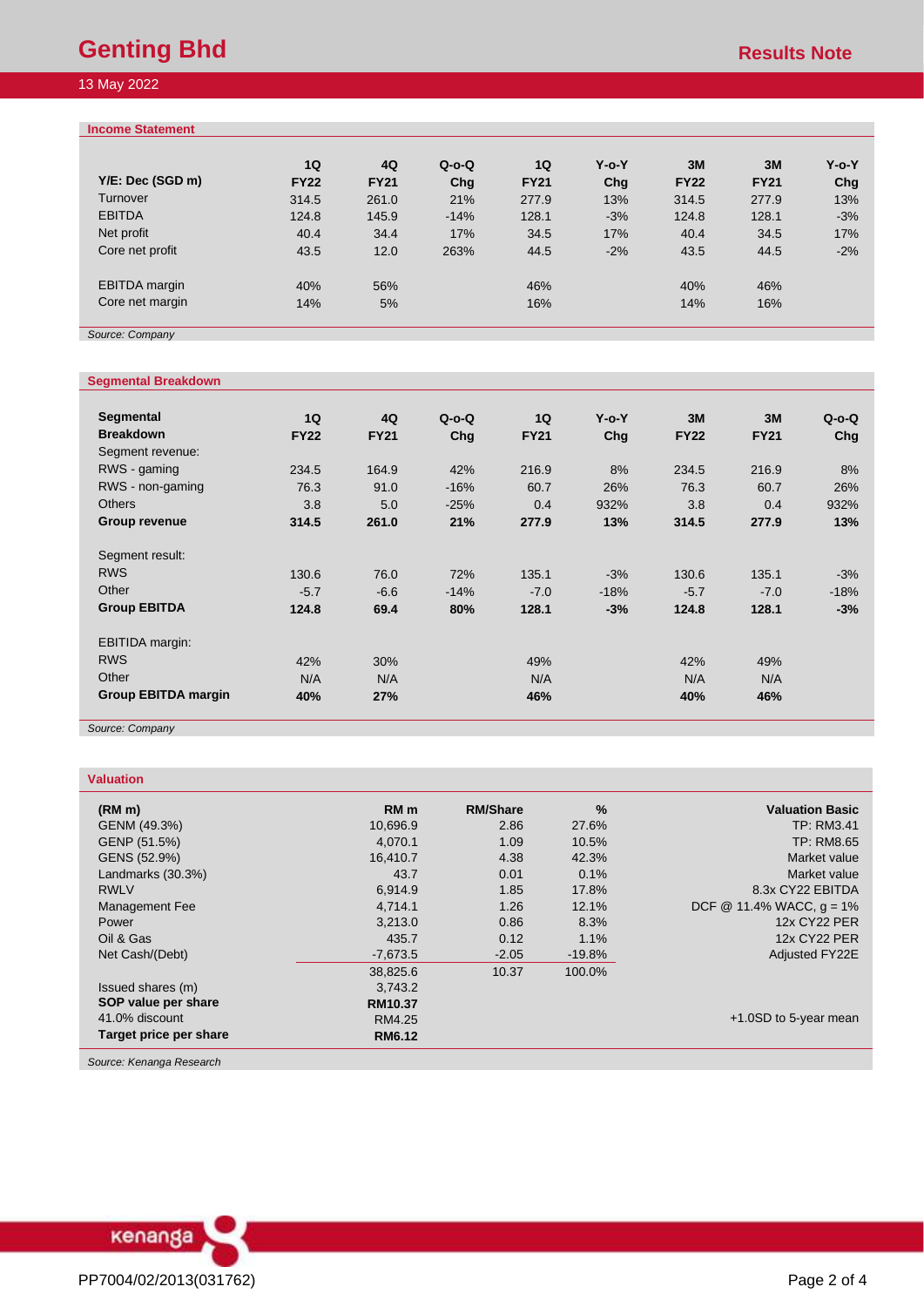# **Genting Bhd Results Note**

# 13 May 2022

| <b>Peer Comparison</b>      |                      |               |                  |                |                  |                       |                                       |                  |          |                                   |                            |            |                         |                   |                                  |                      |           |
|-----------------------------|----------------------|---------------|------------------|----------------|------------------|-----------------------|---------------------------------------|------------------|----------|-----------------------------------|----------------------------|------------|-------------------------|-------------------|----------------------------------|----------------------|-----------|
| <b>Name</b>                 | Last<br><b>Price</b> | <b>Market</b> | <b>Shariah</b>   | <b>Current</b> |                  | <b>Revenue Growth</b> | <b>Core Earnings</b><br><b>Growth</b> |                  |          | PER (x) - Core<br><b>Earnings</b> |                            |            | PBV (x)                 | <b>ROE</b><br>(%) | <b>Net</b><br>Div.YI<br>$d.$ (%) | <b>Target</b>        | Rating    |
|                             | (RM)                 | Cap<br>(RM'm) | <b>Compliant</b> | FYE.           | $1-Yr$ .<br>Fwd. | $2-Yr.$<br>Fwd.       | $1-Yr.$<br>Fwd.                       | $2-Yr$ .<br>Fwd. | Hist.    | 1- 1<br>Yr.<br><b>Fwd</b>         | $2 -$<br>Yr.<br><b>Fwd</b> | Hi.<br>st. | 1-<br>Yr.<br><b>Fwd</b> | 1-Yr.<br>Fwd.     | $1-Yr.$<br>Fwd.                  | <b>Price</b><br>(RM) |           |
| SPORTS TOTO BHD             | 1.88                 | 2,518.0       | N                | 06/2022        | $-1.6%$          | 24.2%                 | $-11.1%$                              | 61.7%            | 13.9     | 15.7                              | 9.7                        | 3.1        | 3.1                     | 19.7%             | 5.1%                             | 2.22                 | <b>OP</b> |
| <b>GENTING BHD</b>          | 4.48                 | 17,250.6      | N                | 12/2022        | 75.5%            | 1.6%                  | 159.3%                                | 24.6%            | N.A.     | 11.1                              | 8.9                        | 0.5        | 0.5                     | 4.7%              | 3.3%                             | 6.12                 | <b>OP</b> |
| <b>GENTING MALAYSIA BHD</b> | 2.93                 | 16,599.1      | N                | 12/2022        | 137.7%           | 2.5%                  | 45.5%                                 | 26.2%            | N.A.     | 16.6                              | 13.2                       | 1.3        | 1.3                     | 7.6%              | 4.1%                             | 3.83                 | <b>OP</b> |
| <b>MAGNUM BHD</b>           | 1.77                 | 2,543.8       | N                | 12/2022        | 75.3%            | 9.0%                  | 100627.2%                             | 25.5%            | 13,825.2 | 13.7                              | 10.9                       | 1.1        | 1.1                     | 7.8%              | 5.8%                             | 1.95                 | <b>MP</b> |
| <b>Simple Average</b>       |                      |               |                  |                | 71.8%            | 9.3%                  | 25205.2%                              | 34.5%            | 6919.6   | 14.3                              | 10.7                       | 1.5        | 1.5                     | 9.9%              | 4.6%                             |                      |           |

*Source: Bloomberg, Kenanga Research*

| <b>Global Peer Comparison</b>       |                      |                      |                |                 |                                 |               |                                             |         |                                    |                 |                |               |                   |                               |               |        |
|-------------------------------------|----------------------|----------------------|----------------|-----------------|---------------------------------|---------------|---------------------------------------------|---------|------------------------------------|-----------------|----------------|---------------|-------------------|-------------------------------|---------------|--------|
| <b>Name</b>                         | Last<br><b>Price</b> | <b>Market</b><br>Cap | <b>Current</b> |                 | <b>Revenue</b><br><b>Growth</b> |               | <b>Core Earnings</b><br>Growth <sup>1</sup> |         | $PER(x) - Core$<br><b>Earnings</b> |                 |                | PBV(x)        | <b>ROE</b><br>(%) | <b>Net</b><br>Div.Yld.<br>(%) | <b>Target</b> | Rating |
|                                     | (USD)                | (USD)                | <b>FYE</b>     | 1-Yr. .<br>Fwd. | $2-Yr$ .<br>Fwd.                | 1-Yr.<br>Fwd. | $2-Yr$ .<br>Fwd.                            | Hist.   | $1-Yr$ .<br>Fwd.                   | $2-Yr.$<br>Fwd. | Hist. <b>\</b> | 1-Yr.<br>Fwd. | $1-Yr$ .<br>Fwd.  | $1-Yr.$<br>Fwd.               | <b>Price</b>  |        |
| <b>GENTING SINGAPORE LTD</b>        | 0.55                 | 6621.1               | <b>SGD</b>     | 12/2022         | 50.2%                           | 31.4%         | 83%                                         | 63%     | 50.4                               | 27.3            | 16.6           | 1.2           | 1.2               | 2.3%                          | 3.0%          | N.R.   |
| <b>GALAXY ENTERTAINMENT GROUP L</b> | 5.18                 | 22603.2              | <b>HKD</b>     | 12/2022         | 33.2%                           | 53.3%         | 94%                                         | 206%    | 133.4                              | 60.0            | 18.0           | 2.6           | 2.6               | 2.0%                          | 0.7%          | N.R.   |
| MELCO RESORTS & ENTERT-ADR          | 4.26                 | 2067.0               | <b>USD</b>     | 12/2022         | 17.1%                           | 63.7%         | $-19%$                                      | $-102%$ | N.A.                               | N.A.            | 4255.0         | 82.4          | N.A.              | $-120.5%$                     | 0.0%          | N.R.   |
| <b>MGM CHINA HOLDINGS LTD</b>       | 0.52                 | 1960.5               | <b>HKD</b>     | 12/2022         | 14.0%                           | 60.2%         | $-30%$                                      | $-112%$ | N.A.                               | N.A.            | 50.6           | 12.9          | N.A.              | $-123.8%$                     | 0.0%          | N.R.   |
| <b>SJM HOLDINGS LTD</b>             | 0.39                 | 2229.2               | <b>HKD</b>     | 12/2022         | 44.8%                           | 72.5%         | $-10%$                                      | $-127%$ | N.A.                               | N.A.            | 18.2           | 0.9           | 1.1               | $-18.5%$                      | 0.0%          | N.R.   |
| <b>SANDS CHINA LTD</b>              | 1.96                 | 15856.5              | <b>HKD</b>     | 12/2022         | 32.4%                           | 75.9%         | 39911%                                      | $-349%$ | N.A.                               | N.A.            | 14.0           | 17.9          | 37.0              | $-74.4%$                      | 0.0%          | N.R.   |
| WYNN MACAU LTD                      | 0.56                 | 2927.0               | <b>HKD</b>     | 12/2022         | 5.9%                            | 77.5%         | $-17%$                                      | $-116%$ | N.A.                               | N.A.            | 32.7           | N.A.          | N.A.              | N.A.                          | 0.0%          | N.R.   |
| Source: Bloomberg, Kenanga Research |                      |                      |                |                 |                                 |               |                                             |         |                                    |                 |                |               |                   |                               |               |        |